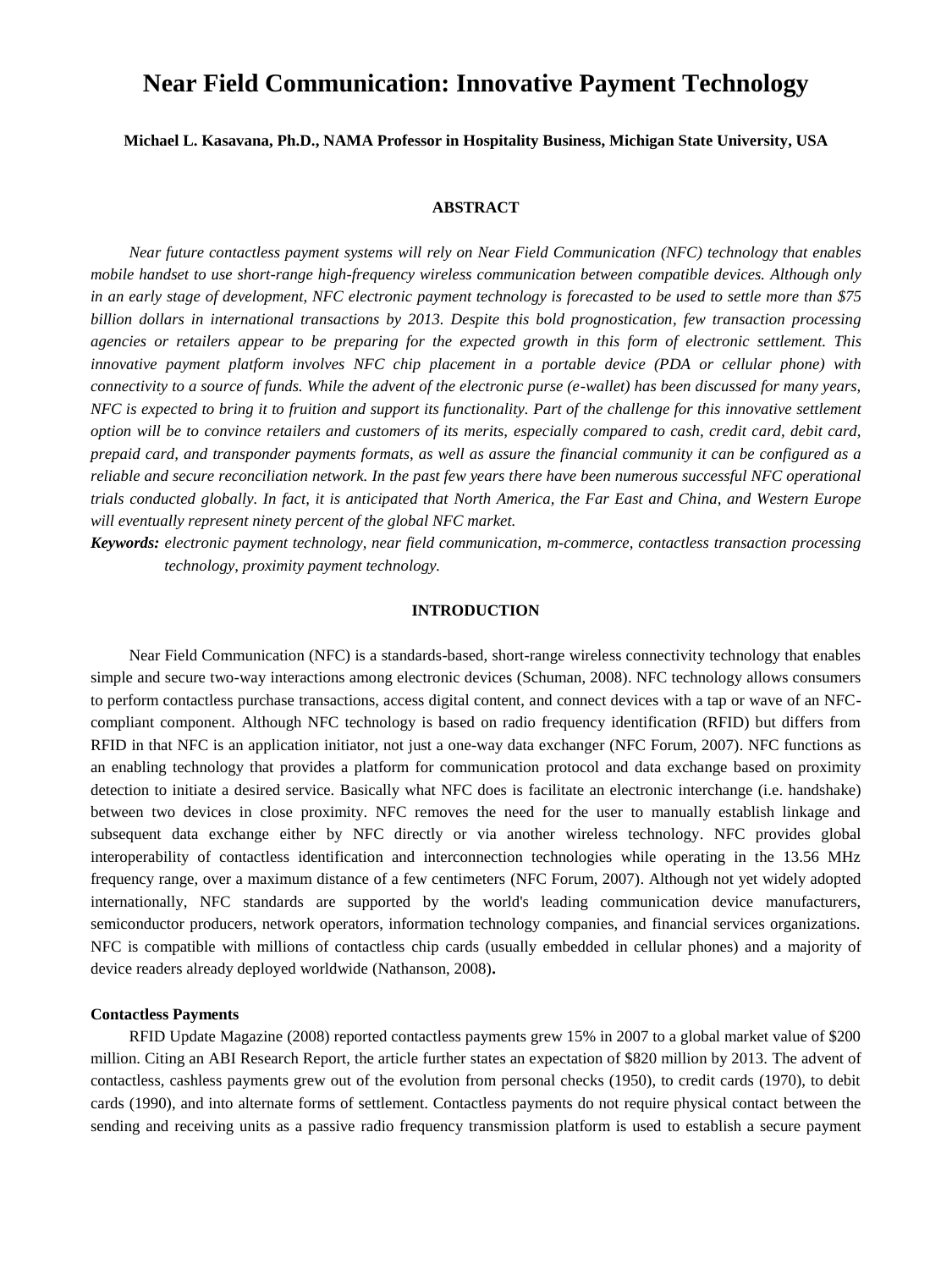network. In a contactless payment system, an embedded chip and antenna enable the consumer to wave a card or fob over a broadcast reader at the point of sale (POS). This is more convenient than swiping a magnetic stripe on the back of a payment media and contactless connectivity normally can be accomplished in less than half the time. There are several forms of contact payment media, including MasterCard's PayPass, Visa's payWave, JPMorgan Chase's blink, American Express' expressPay, and DiscoverCard's zipContactless (Fest, 2008). American Express was the first payment processor to launch a contactless card with the national release of ExpressPay in June 2005. Both the company's blue and clear AmEx cards and fobs possessed contactless chipsets. With more than 19 million payment holders, MasterCard's PayPass payment cards, fobs, and phones are the most widely accepted contactless payment media worldwide; PayPass is accepted at more than 75 thousand merchant locations. Visa's PayWave follows with 7 million cards and fobs and the company is currently testing a mobile payment platform. Discover's Zip was a late entry to the cashless market, having introduced its first contactless payment solution in December 2006 (Quibria, 2008). According to a 2008 report published by Javelin Strategy and Research, a leading monitor of the multi-channel financial services industry, contactless programs are typically subsidized by card networks and micropayment incentives in an effort to incentivize product adoption.

In addition to speed and convenience, other advantages of contactless payments include a potential increase in product sales and revenues, enhanced customer satisfaction, and reduced loss from fraud in comparison with payment media requiring physical contact. MasterCard reported that a contactless transaction can be conducted up to 40% faster than a traditional credit card and 55% faster than cash for the same transaction settlement (Quibria, 2008). Contactless payment systems also claim to be more secure as account holder information is not exposed (no account holder name nor complete account number is transmitted) since data transfer is encrypted and can only be read in extremely close proximity of the reader unit. Such is not the case with a magnetic stripe transaction that exposes the account holder, account number, security code, and possibly a PIN code, to complete transaction settlement. Jupiter Research estimates that ten percent of all US payments will be contactless by 2010; a significant increase within a short time period (Kountz, Evans, and Sehgal, 2008). There appears to be strong support that contactless payments are the precursor for the eventual development of an electronic wallet (e-wallet) capable of storing payment media, loyalty affiliations, ecoupons, and more (Javelin, 2008).

#### **Payment Trends**

Consumer payment trends are divided among card payments, micro payments, and online (Internet) payment options. The use of credit and debit cards is a popular settlement option for purchases of goods and services at a variety of merchants and retailers while online shopping, or e-procurement, represents non-cash based transaction that can be reconciled by online bill payment. Micropayments, transactions of \$5.00 US or less, are the target of contactless payment technology and can be embedded in mobile devices as well as contactless payment cards and fobs (Crowe, 2007).

**Figure 1: Payment Trends: Consumer Perspective** (Crowe, 2007)

#### **Mobile Payments**

Accompanying the expanded implementation of contactless payments is the advent of mobile payments. The evolution of mobile payment (m-payment) devices has led to two distinct modes of operation: 1-remote mobile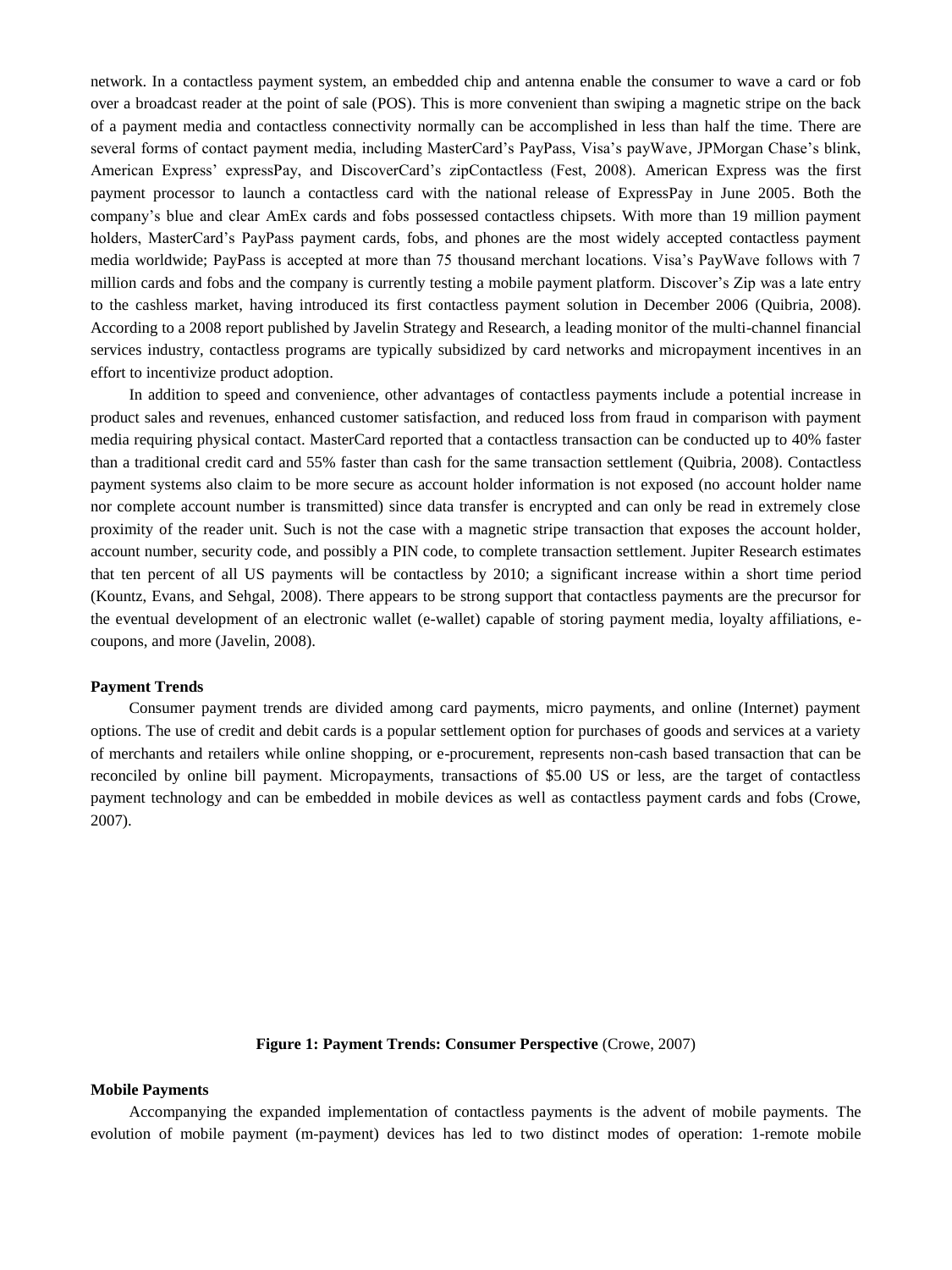payments and 2-proximity mobile payments (Crowe, 2007). While remote m-payments can be made anytime, anywhere, the unique nature of this platform is that transactions are initiated via text messaging (SMS) or via a wireless web browser. In a remote payment scheme the consumer first establishes an account with a mobile payment service provider (e.g. PayPal or Google Checkout) and the account is then associated with a mobile phone number and linked to an authorized bank account, credit card account, or debit card account. Applications include e-commerce procurement, peer-to-peer (P2P) remittance, and electronic bill payment services.

In a proximity m-payment structure a NFC chip is installed in a mobile phone. Also stored on the NFC chip is an accessible credit or debit account. Proximity application software secures the equivalent of payment formats normally carried in a physical wallet, and hence often are referred to as forming a digital wallet, e-wallet, or m-wallet. In any case, the electronic purse basically holds digital money that can be used to purchase items at compatible point of sale (POS) outlets. The consumer waves the phone within close proximity to a contactless POS reader to initiate and complete the transaction.

## **NFC Defined**

NFC technology evolved from a combination of existing and evolving contactless identification and interconnection technologies. NFC is intuitive and secure and provides a platform for both reading and writing data. Communication between two NFC-compatible devices occurs when they are brought within close proximity and automatically establish connectivity. NFC provides a platform that allows users to complete contactless financial transactions, access digital content, and connect compatible wireless devices, involving such technologies as:

- a) Bluetooth digital wireless protocol for connecting and exchanging information between multiple devices without the need for device synchronization processing. Works best within a 10-meter range.
- b) Ultraband -- radio technology that can be used at very low energy levels for short-range high-bandwidth communications by using a large portion of the radio spectrum.
- c) ZigBee -- wireless technology with monitoring capabilities for industrial and residential applications within 100 meter range; targeted at users seeking low data rates and secure networking
- d) IrDA **-** short range (< 1 meter), line-of-sight communication standard for exchanging data over infrared light. IrDA interfaces are frequently used in PCs and mobile phones.
- e) RFID -- Radio Frequency Identification -- automatic identification method relying on remote retrieval of data from an RFID tag containing a silicon chip designed to enable passive functionality.
- f) Contactless Smart Card -- a microprocessor is embedded in a plastic card that can communicate with a card reader using RFID technology.
- g) Barcode an inexpensive form of optical machine-readable data represented by lines, spaces, and symbols in the form of squares, dots, hexagons and other geometric patterns

## **NFC Standards**

NFC standards are supported by all major payment providers and maintained by the non-profit entity known as the NFC Forum. The NFC Forum begun in 2004 and includes leading mobile communications, semiconductor and consumer electronics companies and others working collaboratively to develop international NFC interoperability specifications. In 2006, the NFC Forum introduced a comprehensive set of standardized technology architecture, initial specifications, and tag formats for NFC-compliant devices (NFC Forum, 2007). The specifications dealt with data exchange formatting, smart poster requirements, and accessible Internet applications. Since NFC technology operates in the 13.56 MHz frequency range, over a typical distance of a few centimeters, it is considered inherently secure. The underlying layers of NFC technology are based on ISO 14443 (contactless smart card protocols), ECMA (European Computer Manufacturer's Association), and ETSI (European Telecommunications Standards Institute) guidelines.

NFC can be used with a variety of devices, from mobile phones that enable payment to transferring information to digital cameras that transmit digital content to a remote device by contactless connectivity. It is important to note that smart posters are billboard displays with an embedded NFC tag that provides access to stored text, audio, and/or video clips (for example, a movie poster capable of downloading a movie trailer or a sign capable of transmitting a discount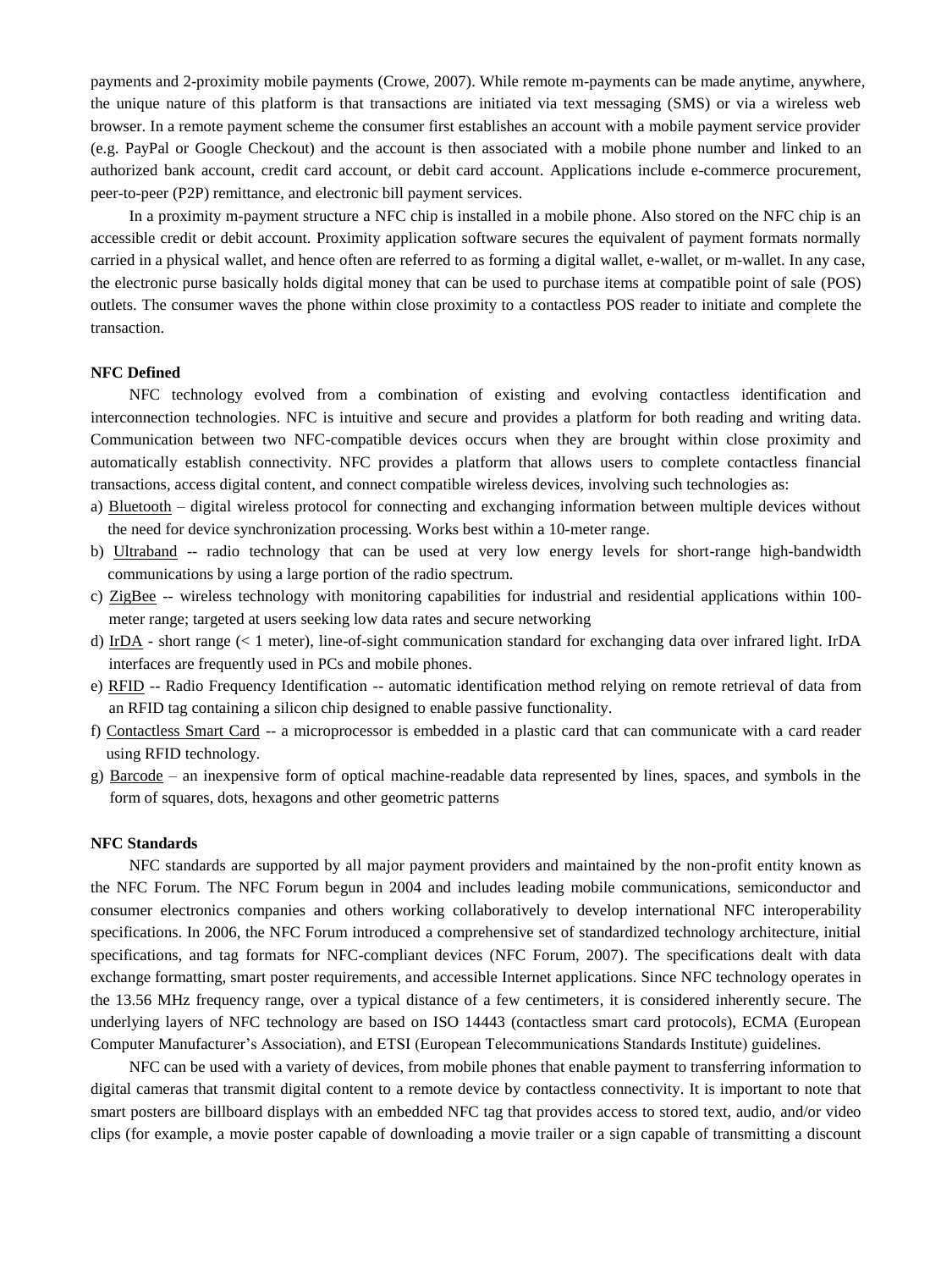coupon to a consumer's cell phone). NFC is designed to simplify complex applications by providing a uniform connectivity protocol for compatible devices.

## **Interoperability**

NFC is based on an array of wireless technologies, including RFID technology. NFC uses magnetic field induction to enable communication between compatible devices brought in close proximity. NFC is an intuitive methodology that provides a seamless platform for completing secure data transfer, accessing digital content, and connecting devices by proximity interaction. For two devices to communicate, one must have an NFC read/write capability and the other an NFC tag. The tag is basically an integrated circuit containing data, connected to an antenna that can be read and written to by the NFC reader. An NFC configuration is similar to RFID except NFC can support two-way data exchanges. Also similar to RFID applications, there are two operating modes for NFC technology: active and passive. In active mode both devices generate a radio field to transmit data compared to a passive mode that necessitates only one device generating a radio field with the second device incorporating signal modulation for data transfer. NFC protocol requires that the initiating device generates the radio field. The passive mode is important in battery powered m-commerce devices like cellular phones and PDAs that prioritize energy usage based on available features.

To exchange information between two mobile devices, for example, the user simply places the devices in close proximity (normally a few centimeters or less) and interoperability follows. With an NFC-based interface there is no need to enter pass codes, adjust device settings, or scan the operating components of the connected unit. The two devices directly communicate without interference or synchronization issues. As a result, NFC is expected to transform standalone wireless networking resources into interoperable communications media capable of completing making retail transactions, accessing public transportation, transferring data, and gaining acquiring sought-after information (NFC-Forum, 2007).

# **NFC Applications**

Given internationally agreed upon standards that have been published and disseminated by the NFC Forum, industry experts point to three major areas of application concentration: 1-application enabler (open links for data transfer), 2-peer to peer communications (enabling exchange between multiple devices), and 3-settlement services (electronic transaction reconciliation). It is expected that most NFC applications will be built upon existing infrastructure where available. A wide range of devices and machines are likely to become NFC enabled. NFC technology allows mobile devices to download information stored in smart tags lodged on a variety of objects. Tags can be affixed to physical objects such as posters, transportation signs, street signage, specialty products, medicines, certificates, hazardous materials, food packaging, and others. Application examples include:

- Mobile phones
- Entry turnstiles
- Vending machines
- Parking meters
- Check-out cash registers
- POS equipment
- ATM terminals
- Office, house and garage doors
- Laptop/Desktop computers
- Promotional poster tags
- Street sign tags
- Product packaging

Consider the potential implication of these NFC aided scenarios:

 Embedded NFC tags can be built into billboards and posters containing an advertisement or product promotion, when an NFC-enabled handset reads the tag it enables the user to actively engage with the content of the tag.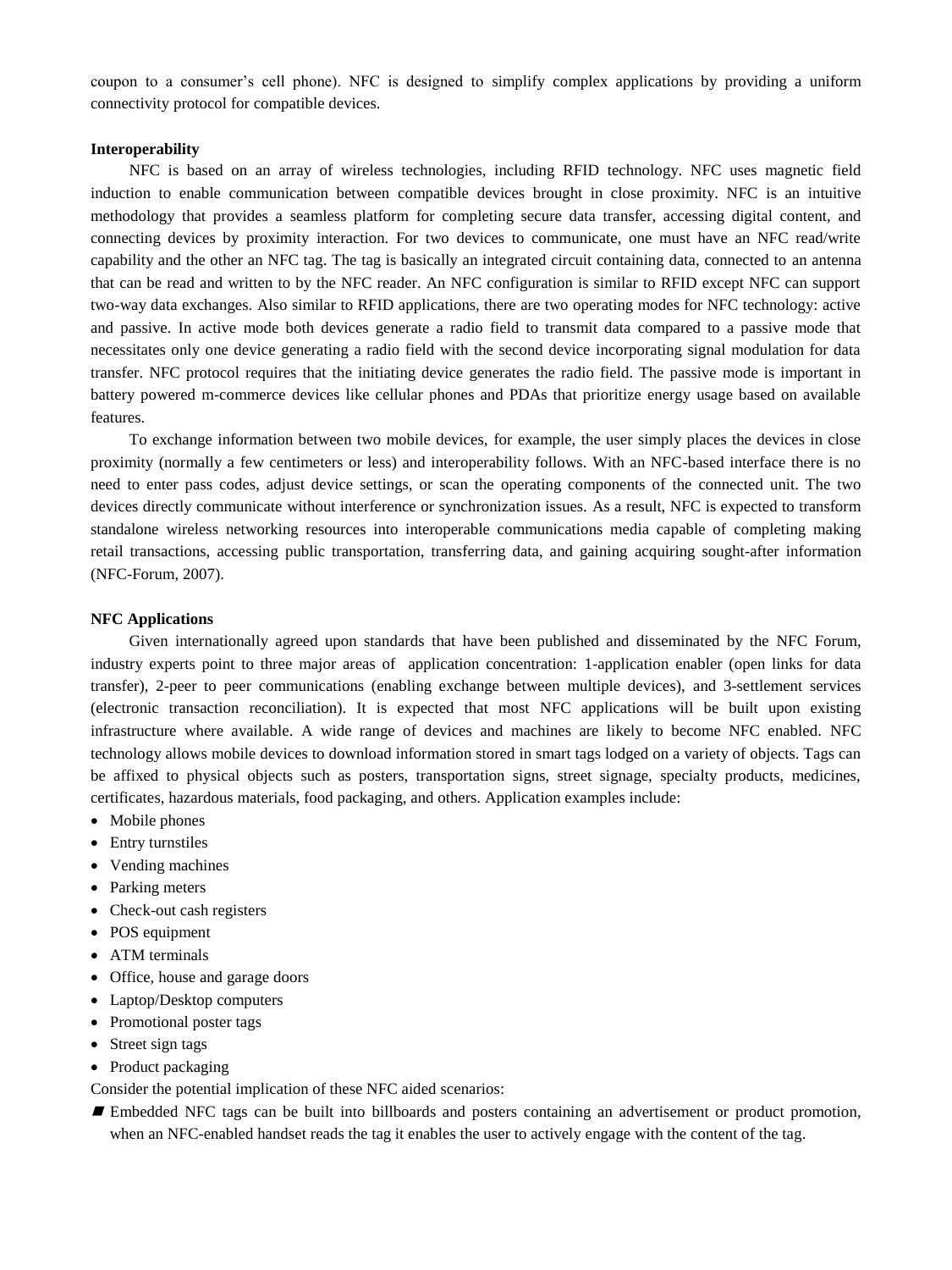- NFC tags can be used on special documents like parking permits, credit cards, and other proprietary forms of payment to prove authenticity; NFC contains a copy-resistant hologram that can be remotely disabled if a NFC device is lost or stolen.
- NFC establishes easy to interface connections. For example, holding an NFC-enabled cell phone within close proximity to a Bluetooth headset will lead to automatic initiation of connectivity.
- NFC enables the downloading of paperless tickets, coupons, discounts, and related promotions to be stored in a NFC-enabled mobile phone and kept until redeemed
- NFC technology can enhance contactless payment at self-check-out terminals or unattended points of sale.

NFC applications typically are divided into four broad application categories.

- *1. Touch and Go --* Applications that require that a device equipped with access information be brought into proximity of a reader. Examples: transportation and event ticketing, security access coding, and smart tag reading.
- *2. Touch and Confirm –* Applications such as mobile payments where the user has to confirm acceptance of a transaction and/or enter a password or PIN code to verify and authorize payment.
- *3. Touch and Connect --* The linking of two NFC-enabled devices for peer-to-peer data transfer. For example, music downloads, image exchanges, and address book contents.
- *4. Touch and Explore --* Offers multiple functionality that enables the user to explore device capabilities and select the most appropriate NFC function or service.

#### **m-Wallet**

With NFC payment technology, the amount of the purchase can be immediately deducted from the consumer's bank account or charged against a deferred form of payment. NFC devices can be linked to a bank account so money can be debited directly from a user to the retailer. Alternatively, NFC cards or phones can be stocked up in advance with credit to be used as payment. Similarly, NFC devices can be used for proof of purchase as in the case of admission ticketing. The certificate of purchase is stored on an NFC chip and redeemed by simply pointing the NFC device at the entry gateway. Unlike other technologies, NFC provides global interoperability of contactless identification and interconnectivity. The underlying layers of NFC technology are based on ISO, ECMA, and ETSI standards.

NFC technology is supported by major communication device manufacturers, semiconductor producers, network operators, information services firms, and financial services organizations. An important feature of NFC is its automatic compatibility with all forms of contactless cards and readers, even legacy media, deployed worldwide. Given that the NFC transmission range is so short, NFC-enabled transactions are inherently secure; additionally, physical proximity of the devices also reassures the consumer of maintaining control of the process. Products with built-in NFC dramatically simplify the way consumer devices interact with one another, helping speed connectivity to receive and share information, including fast and secure financial transactions. NFC provides intuitive and safe communication between electronic devices. NFC is both a read and write technology.

For example, Nokia, the world's largest mobile handset manufacturer, recently announced that beginning with the Nokia model 6212 (expected by 2009) its phones will be embedded with Visa International application software linking the consumer with the host financial institution. Directly linking to a consumer's Visa account through a cell phone empowers the user to make payments for goods and services, initiate mobile money transfers, receive near real-time account notification, and decide to 'opt in' to receive offers and discounts from merchants. 'M-payments and services are one of the most vibrant areas of innovation at Visa, as we seek to accelerate the migration from paper forms of payment to digital money,' said Tim Attinger, Visa International's Senior Vice President of Internet and e-Commerce Service. ‗Visa is better money - convenient, reliable and secure than cash. Putting Visa payments and new services into the NFC-equipped Nokia 6212 classic adds another layer of convenience and security for Visa account holders and Nokia customers around the world.' The Nokia 6212 includes integrated NFC chipsets that allow the mobile device to emulate a contactless payment media as the consumer merely waves it within a few inches of a special POS reader to complete a Visa transaction (Business Wire, 2008).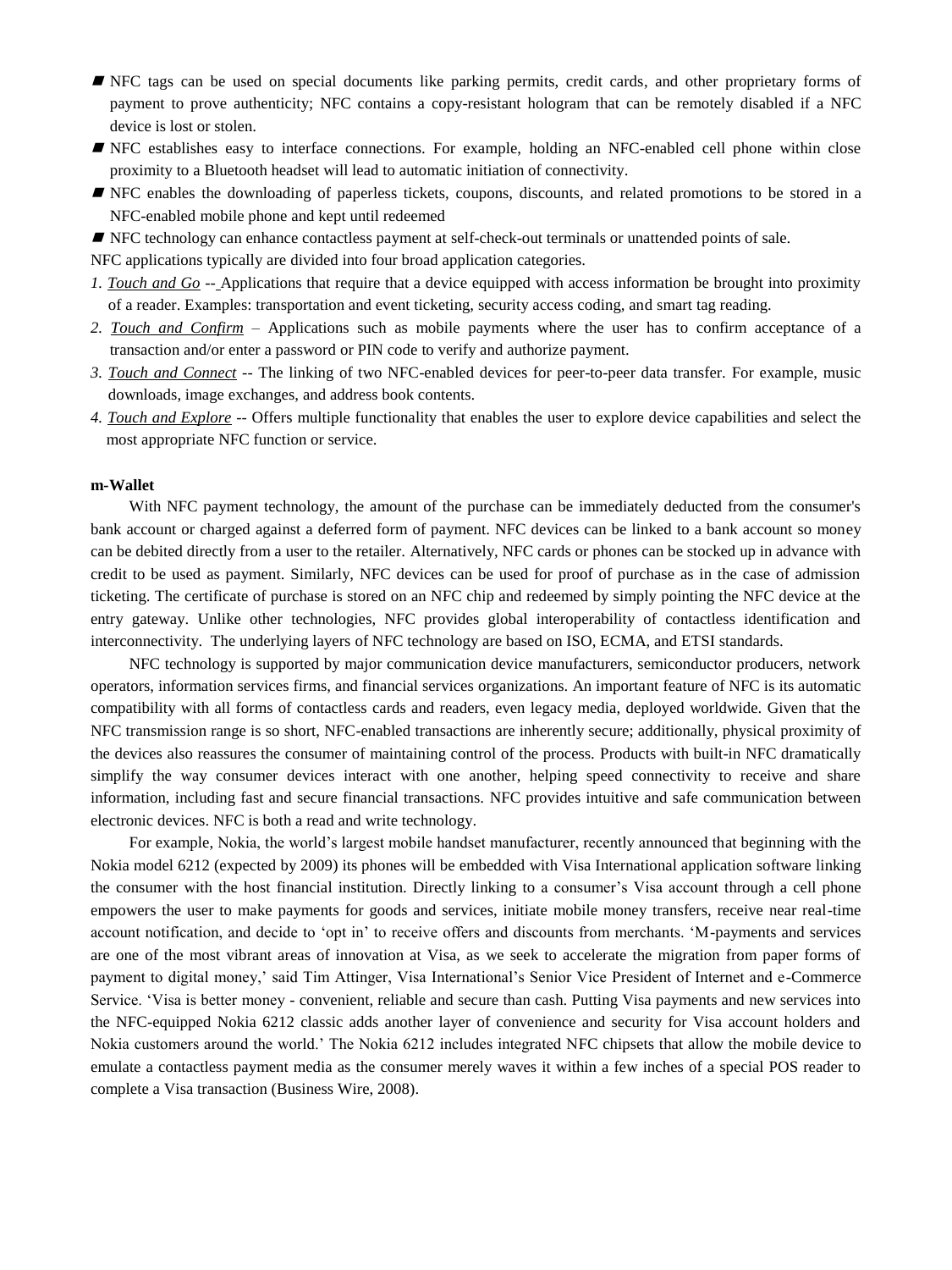# **Operating Modes**

NFC applications are generally classified into three types: 1-peer-to-peer, 2-payment and ticketing, and 3-service initiation. NFC has several different operating modes, each based on the uniform standards established by the NFC Forum.

Peer-to-Peer – NFC can be used to enable communication between two devices. Data exchange between two proximate devices occurs when the devices perceive each other as peers. One kilobyte is typically mentioned as the capacity for rapid data exchange between two NFC devices. While NFC is often used to carry the data for exchange, whenever large amounts of data need to be transmitted, NFC is used to open the transmission channel but a secondary technology is used to move the information (usually Bluetooth or WiFi). For example when linking an NFC-enabled digital camera to an NFC-compliant printer, it is often best to have NFC open the channel but subsequently employ a higher capacity protocol to actually transport the contents. By tapping the camera to the printer an NFC link can be established. Once connected, a Bluetooth connection can be initiated for transmission of the digital photos to the printer. Peer-to-peer applications can also be used in conjunction with a WiFi access point as the NFC connectivity can be used to capture the wireless settings needed by the host device to gain network access. Once connected to the web, subsequent data exchange will be controlled by the WiFi environment.

Payment and Ticketing – NFC is designed to be used to build on a smart ticketing and electronic payment infrastructure. The original driver for NFC technology was to create a convenient and rapid payment platform for micropayment (small dollar) transactions. NFC-enabled mobile phones address the demand for phone-based transactions as an alternative to cash-based transactions. Since there are a number of payment infrastructures in existence, NFC devices are being programmed to support compatibility with established electronic payment readers and smart card settlement mechanisms. As a result, any NFC-enabled device can be used as a form of payment and ticketing device (ticket equivalent data is stored on the NFC device for access) leading to a reduction in dependency on plastic cards. Payments at vending machines, movie theatres, parking meters, and transportation kiosks are popular examples of NFC applications. NFC-enabled payment and ticketing are much easier and less costly to handle than cash and other traditional payment methods (Schuman, 2008).

Service Initiation – NFC can also perform service discovery or enable access to another service via a data transfer link. In essence, service is initiated when an NFC-enabled device (receiving component) makes contact with an NFCembedded smart tag (sending component). Almost immediately information can be transmitted from the smart tag to the NFC device. For example, a smart poster tapped by an NFC mobile phone in a clothing store may lead to information related to discounts and promotions appearing on the cell phone's display. Furthermore, if the consumer is a registered customer of the store, additional information consistent with the customer's profile may also be included in the data transmission. Information received may be text only or some combination of graphics, audio, and video. Consider the scenario in which a consumer comes in contact with a restaurant smart tagged poster. The data exchange may include special promotions, discounts, and a location map. Smart posters are most often used for promoting interest in products, services, or events. Similarly, an unfamiliar product may be tagged. Tapping the product or its shelf label could lead to the downloading of product data, discount pricing, and/or links to additional, more detailed information.

Numerous media reports cite handset makers such as Nokia, Samsung and Sony Ericsson developing and field testing NFC-enabled cellular phones for widespread commercial release in 2009. NFC-enabled handsets are designed with a portable memory chip termed a subscriber identity module (SIM) that enables the mobile device to serve as a platform for transaction settlement and related functionality. The consumer simply uploads payment or bank information onto a SIM card, then completes a transaction by waiving the phone within close proximity (four centimeters) of an NFC-enabled contactless payment reader. Lost or misplaced phones can be disabled remotely to avoid fraudulent transactions As author Peter Lucas (2008) observed, "Commercial production of mobile devices that allow consumers to pay for things at the point of sale and download coupons and other content is now not far off, say experts, who cite plunging chip prices and new security technology among reasons for burgeoning optimism."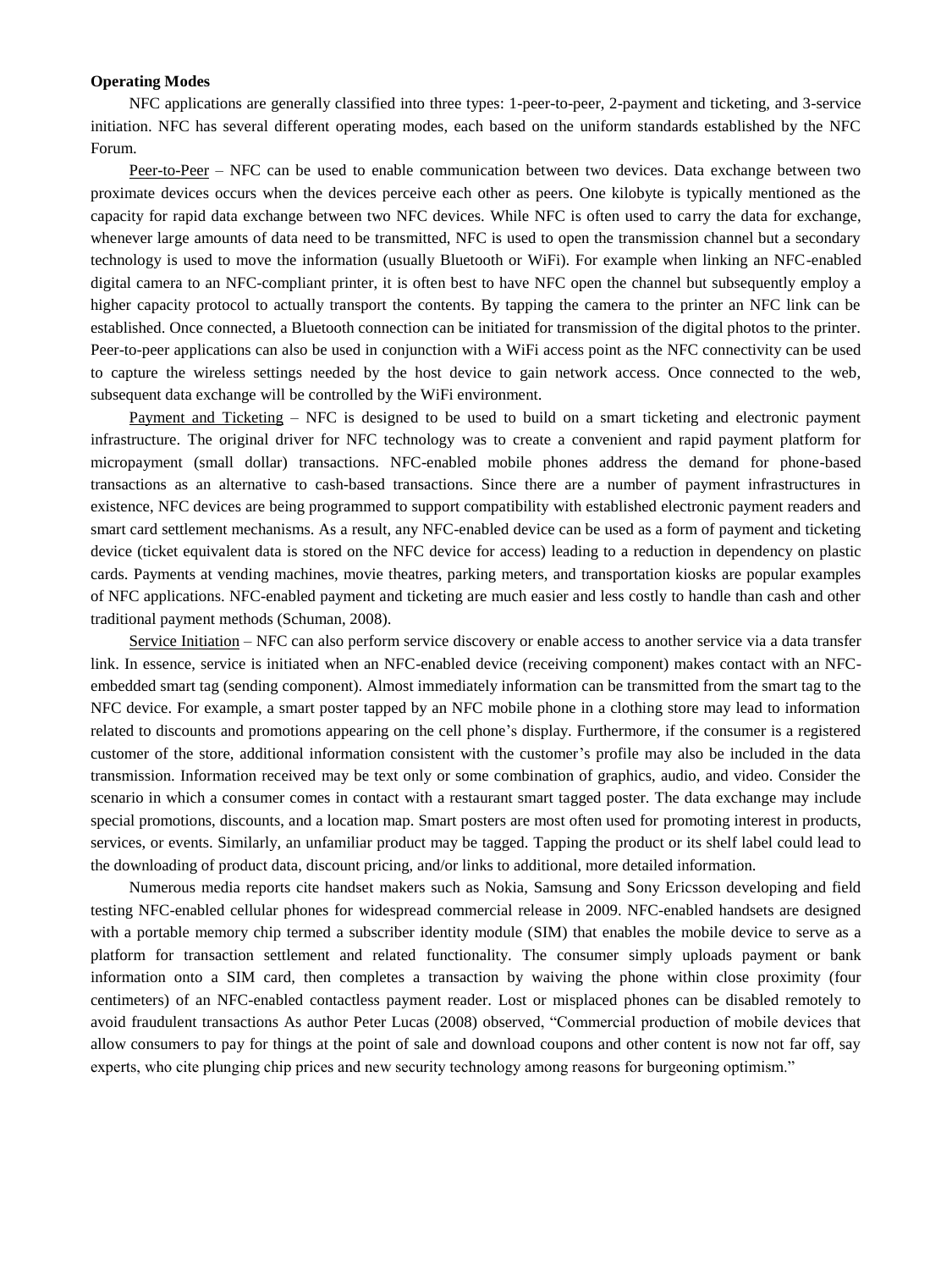# **NFC Trials**

There have been numerous NFC trial projects worldwide that are designed to test its protocols to ensure interoperability, security, and reliability. Within many of these geographic locations there have been multiple operational trials and commercial deployments, each experiencing high levels of satisfaction for adoption and positive consumer feedback relative to ease of use. In a recent issue of Cellular News (2008), Visa's General Manager for Australia and New Zealand, Mr. Chris Clark, summarized his company's trial work quite succinctly, "Mobile phones are one of the most promising new forms of payment in the world today. Research indicates that contactless mobile payments are two to three times faster than an average cash transaction. As the technology evolves, we expect it will be possible for consumers to use their mobile phones to download electronic coupons tailored to their interests, monitor their accounts, make mobile Internet payments and access other applications that provide a compelling customer experience. We are very positive about the opportunities." Key focus areas of the worldwide trials include electronic settlement, contactless ticketing, and service discovery. Following are summaries of six recent NFC trials:

- **l. Switzerland** (2008) Telecommunications provider Swisscom has partnered with contactless smart card manufacturer LEGIC and vending machine operator Selecta to trial NFC-enabled cellular phones in multiple Swisscom office building locations throughout the city of Bern. Trial users are able to purchase refreshments from Selecta brand vending machines with an NFC-enabled cellular phone with an embedded LEGIC smart chip. The application provides a platform for quick, secure, and contactless transactions at an unattended point of sale device. The trials began in May 2007 and reinforce the capability to connect a mobile phone to a contactless application using an electronic purse or m-wallet. Findings include discovery that NFC technology enables mobile phones to behave as conventional contactless cards but with connectivity to a mobile network. Contactless applications have also been shown to work when the phone's battery is low and/or no network is available. These applications combine the advantages of NFC and contactless technologies and set the stage for the participating partners to convert the project into an actual business model. The partners are also considering the integration of Adasoft secure entry applications (doorway controllers) as an NFC-based application. ["LEGIC participates in NFC pilot in Switzerland" at www.contactlessnews.com/2008/09/18/legic-participates-in-nfc-pilot-in-switzerland]
- **2. Australia** (2008) **-** National Australia Bank (NAB), Visa, and Australia mobile telephone operator Telstra are trialing NFC-enabled devices with approximately 200 consumers and twelve merchants in the Docklands area of Melbourne. Participants are able to remotely download NAB Visa credit card software onto a mobile phone SIM card to allow the user to settle transactions up to AU\$31 (\$35 USD) by waving the phone over a contactless reader. Charges above U\$31 require PIN code entry to complete the transaction. While speed and simplicity of cashless purchase transactions has been the focus, future developments include the ability to add multiple credit card accounts as settlement options.

["Mobile operator Telstra testing NFC payments" at www.contactlessnews.com/ 2008/08/27/mobile-operator-telstratesting-nfc-payments]

**3. Singapore** (2008) **–** Electronic payment provider NETS, SingTel, United Overseas Bank, and Nokia are trialing NFC-enabled cellular phones for transaction settlement. The focus of the trial is to observe the use of NFC phones for transaction payment as well as test the feasibility of an electronic coupon that users can open on the handset via the mNETS Coupon Initiative. The coupon can then be flashed on a NETS FlashPay reader for automatic redemption. The coupon initiative enables the merchant to offer targeted customers discounts, promotions and other privileges in a sustainable eco-friendly manner. The rate and use of transmitted coupons represents an important trial dimension. In this trial the NFC-enabled Nokia 6131 phone functions as the mNETS Wallet.

['NFC trial launched in Singapore" at www.contactlessnews.com/2008/08/13/nfc-trial-launched-in-singapore]

**4. United Arab Emirates** (2008) **–** Telecom operator Etisalat and Emirates NDB (Emirates Bank and National Bank of Dubai) are trialing contactless NFC-enabled mobile phones with a select group of customers to make payments at various points of sale as well as purchase transportation services. Although the technology is not widespread in the UAE, the companies have partnered with several merchants in order to expand the reach of the program. Many business observers feel that the adoption of NFC technology could be especially quick in the UAE given the close relationships and solid cooperation between government-owned banks and mobile phone providers. Based on trial outcome, Etisalat will consider subsidizing NFC-enabled phones to encourage purchasing. ["Phones that act like wallets considered" at www.thenational.ae/article/20080609/BUSINESS/971036403/-1/NEWS]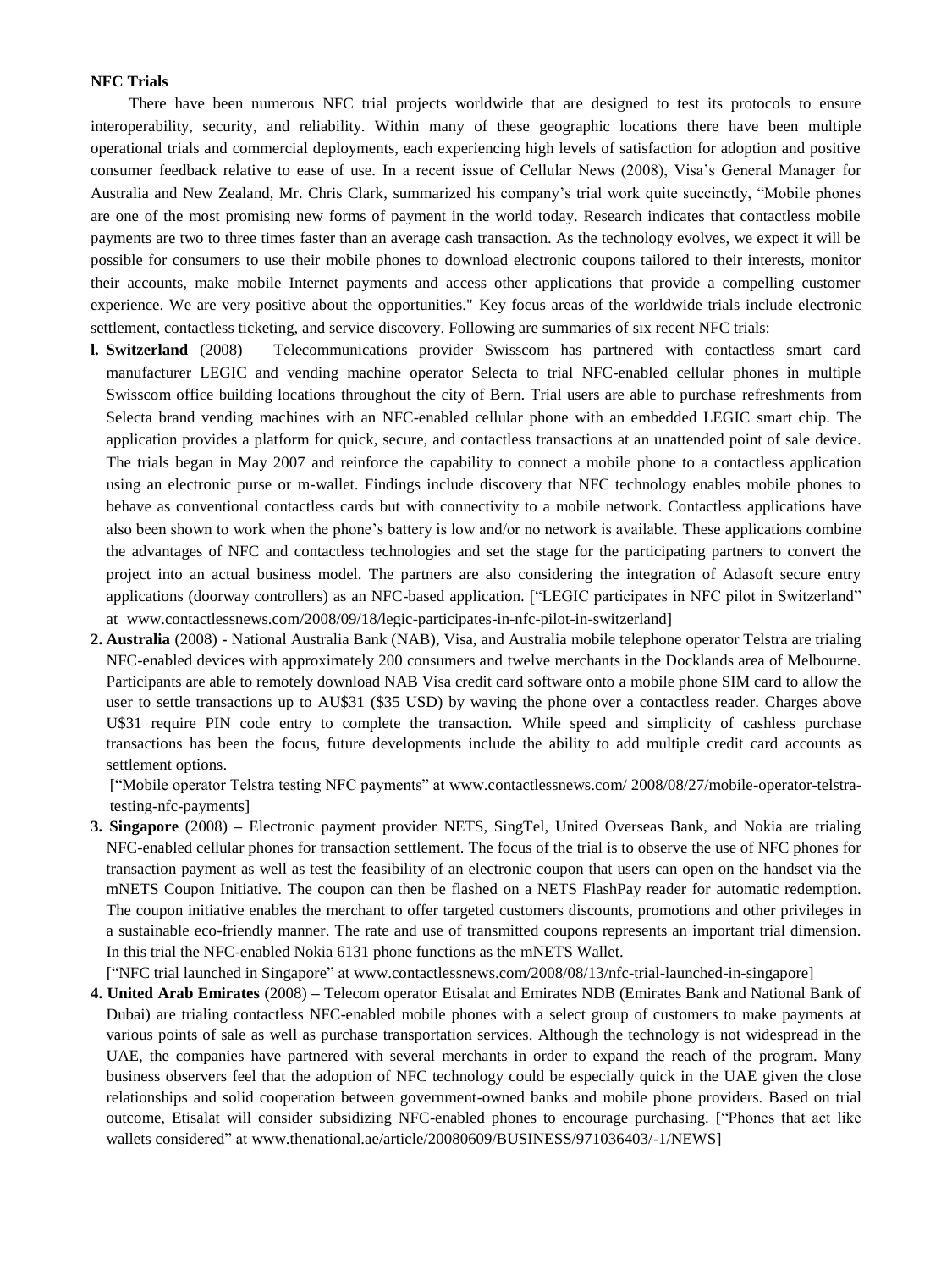**5. Canada** (2008) **–** Bell Mobility and MasterCard Canada are conducting a trial of NFC-enabled devices for use at MasterCard PayPass contactless terminals. The objective of the trial is to test contactless payments in the Canadian marketplace by allowing customers to conduct secure purchases at any PayPass-equipped merchant. It is important to note that there were approximately 28 million MasterCard PayPass holders and 109,000 PayPass equipped merchants in Canada at the time this trial began. The process involves the customer using a mobile phone with the PayPass application stored into its secure and optionally password-protected memory. Part of the trial involves MasterCard evaluating the security, simplicity, and convenience of transaction processing, as well as over-the-air (OTA) provisioning of payment card credentials. In addition to contactless payments, another NFC application under consideration is coupon redemption.

["MasterCard to Trial NFC Payments in Canada" at www.marketnews.ca/news\_detail.asp?nid=3765]

**6. Washington** (2008) **–** U.S. Bank, MasterCard Worldwide, and Nokia are trialing NFC-enabled mobile phones to use with MasterCard PayPass readers throughout the city of Spokane. Program participants receive a Nokia 6131 NFCenabled phone to communicate with MasterCard PayPass readers. Payments made via a mobile phone are processed using the same secure network through which billions of other MasterCard transactions are processed each year. In addition, consumers are able to protect payment account information stored in the phone by applying password protection. A misplaced phone can be remotely disabled via a telephone call to US Bank.

Contactless PayPass readers are located in various locations throughout the city, including gas stations, movie theatres, sports arenas, quick-service restaurants, taxi cabs, and vending machines. ["New NFC trial launched in Spokane" at www.contactlessnews.com/2008/01/28/new-nfc-trial-launched-in-spokane?tag=Technology 101]

# **Adoption Barriers**

A recent study by ABI Research projects that 450 million mobile phones will be NFC-enabled by 2011, representing nearly 30% of handsets shipped worldwide in that year (ABI Research, 2008). Strategy Analytics forecasts mobile phone-based contactless payments will facilitate over \$36 billion of worldwide consumer spending by 2011. While there has been a growing interest in mobile proximity payments leveraging NFC technology, ongoing trials have delineated some unanticipated hurdles leading to slower than anticipated rates of adoption, including security concerns (Kountz, 2008). In some countries, the introduction of NFC-enabled technology has been slowed by disputes over control between the mobile phone manufacturers, the mobile networks and participating banks or business entities (Frost & Sullivan, 2008). In the United States, some payment industry executives are blaming the media, and select consumers, for the slow adoption of mobile payment systems. "I think the media, because they don't understand the technology, and consumers, because they don't understand the technology, have created a hysteria around this," said Barry McCarthy, President of Product Innovation at First Data, a worldwide leader of payment solutions (Cnet News, 2008). ‗I don't think it's necessarily about people being concerned about security as it is understanding just exactly what it is, how it works, and the security that is present there. Security is an excuse that a merchant might throw out' not to adopt contactless POS equipment today", stated James Anderson, International Vice President of Mastercard. Spencer White, Director of AT&T Mobility's mobile financial services argues that NFC is relatively secure compared to the physical handling of a credit card which can expose its account number. Mobile NFC data exchanges can be encrypted using authenticating token exchanges or via PIN code (Cnet News, 2008).

According to a Venture Development Corporation (VDC) report, NFC is likely to experience similar technology hurdles that negatively impacted early RFID adoption. While bullish on the long-term prospects of NFC, a research note to the 2008 VDC report states, "Market adoption of NFC will likely follow a progression similar to RFID, and that means market development is likely to be slower and more niche oriented that most NFC investors and adopters would prefer.‖ The VDC report (RFID Update, 2008) points to three primary barriers to adoption:

- 1. Lack of supporting infrastructure there remain comparatively few NFC components in the market either at the enterprise or consumer level and therefore developers are reluctant to provide additional NFC applications or infrastructure. This circular dynamic is the classic dilemma of which comes first, the ecosystem or the application.
- 2. Complex ecosystem of stakeholders an uncommon variety of stakeholders must be included to produce widespread NFC adoption. Participation by phone manufacturers, network operators, card issuers, public transportation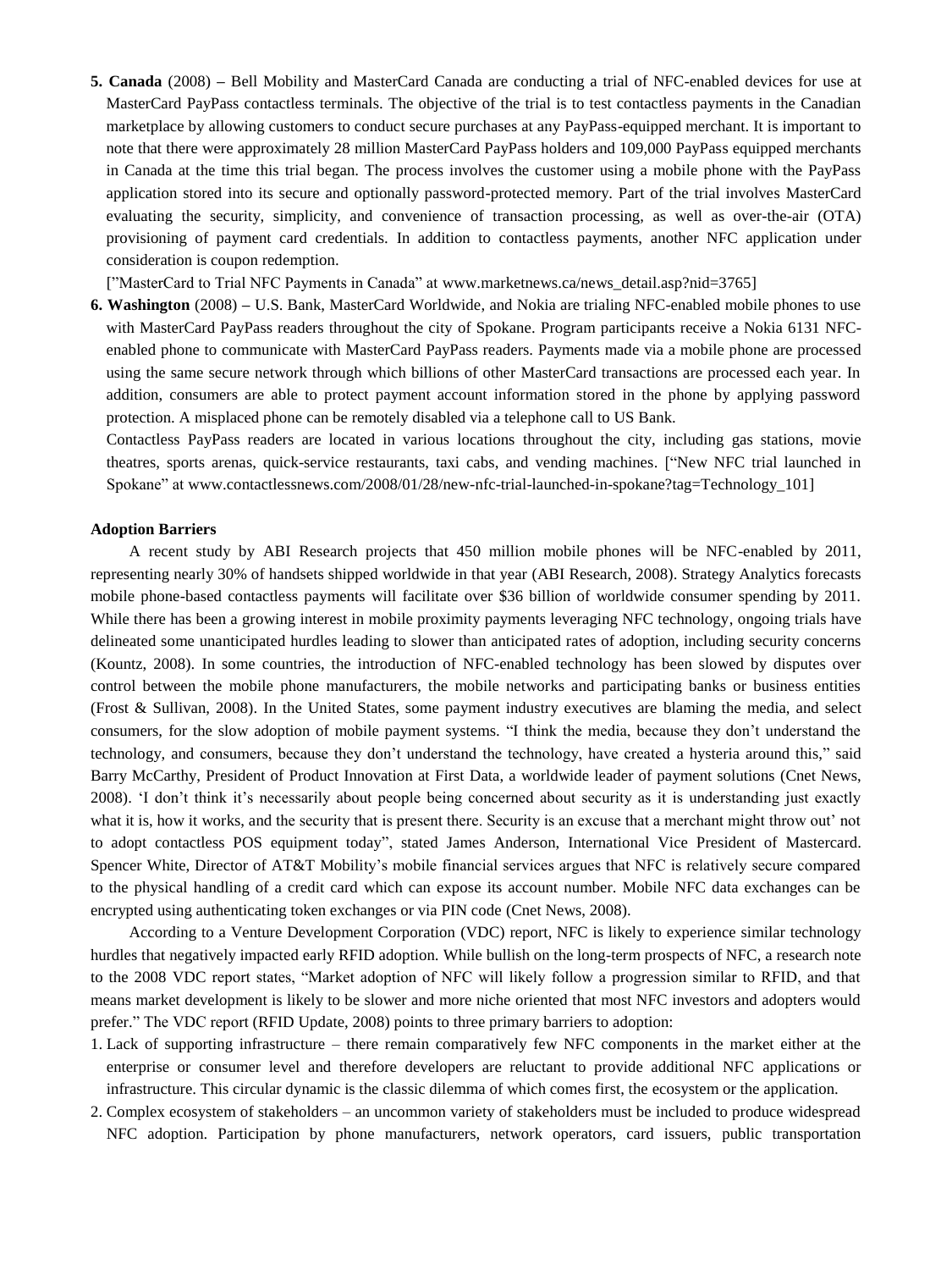companies, contactless ticketing providers, payment processors, media vendors, and merchants and retailers, among others. Since each participant brings its own interests and perspective, a globally accepted NFC business model is an uncertainty.

3. Standards – while the NFC Forum has been credited with having completed much of the standards development, there remains much work to do. The next phase of standards may well be focused on specific applications and niche vertical markets.

For Prag Shah, CEO of Mobilians International a leading mobile payments company, frustration rests with the overall pace of mCommerce adoption in the United States; especially when compared to the momentum of the highly successful online payment campaign in South Korea. Similar to the VDC report, Shah emphasizes that the real barrier to marketing NFC-enabled mobile commerce "is not the technology—it is all about the business model" (Sybase Worldwide, 2008). Suffice it to say there's inherent reluctance and uncertainty with the introduction of an innovative payment technology and NFC is feeling the effects. While the long-term forecasts remain bright, in the short term NFC may take more development time than once projected.

# **NFC Forum**

The NFC Forum, www.nfc-forum.org, was launched as a non-profit industry association in 2004 by leading mobile communications, semiconductor and consumer electronics companies. The Forum's mission is to advance the use of Near Field Communication technology by developing specifications, ensuring interoperability among devices and services, and educating the market about NFC technology. The Forum's global member companies (more than 150) are cooperatively developing broad specifications for modular architecture and protocols for interoperability and device-independent service delivery.

NFC Forum sponsors include leading payment industry representatives in key industries around the world. Sponsor members include: Hewlett Packard, MasterCard Worldwide, Microsoft Corporation, NEC, Nokia, NTT DOCOMO, Inc., NXP Semiconductors, Panasonic, Renesas Technology, Samsung, Sony Corporation, and Visa International. Interoperability is an important goal of the NFC Forum as NFC devices are intuitively interoperable since NFC has been based on pre-existing contactless payment and ticketing standards adopted worldwide. Such standards define the contactless operating environment and requisite equipment as well as the format of data to be transferred and data rates for transference.

# **Consumer Devices**

There is a wide array of consumer devices expected to be NFC-compliant in the future. These devices include an event ticket kiosk, digital camera, personal digital assistant, POS terminal, and smart tag poster. Figure 2 contains a graphic representation of forthcoming NFC consumer devices as presented by the NFC Forum.